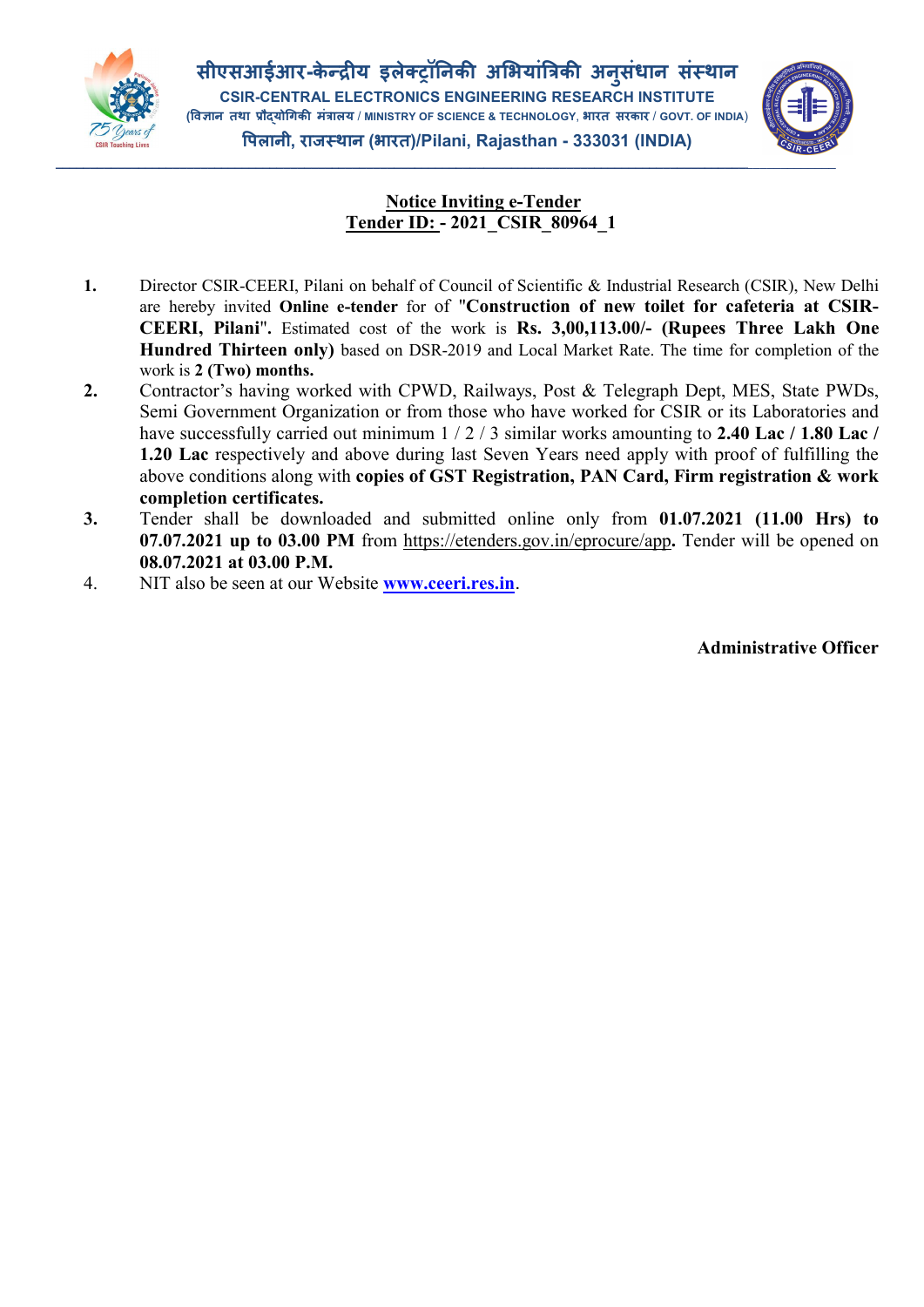

सीएसआईआर-केन्द्रीय इलेक्ट्रॉनिकी अभियांत्रिकी अनुसंधान संस्थान ु CSIR-CENTRAL ELECTRONICS ENGINEERING RESEARCH INSTITUTE (विज्ञान तथा प्रौदयोगिकी मंत्रालय / MINISTRY OF SCIENCE & TECHNOLOGY, भारत सरकार / GOVT. OF INDIA) पलानी, राज थान (भारत)/Pilani, Rajasthan - 333031 (INDIA)



## NOTICE INVITING TENDER

- 1. Online Item-rate e-tenders are hereby invited through e-tendering portal https://etenders.gov.in/eprocure/app for the composite work of "Construction of new toilet for cafeteria at CSIR-CEERI, Pilani" from contractors of appropriate class of CPWD, Railways, MES, State PWD's, Semi government organizations and / or from those who have successfully carried out similar works for CSIR or its laboratories, govt. or semi government organizations. The tenderers should have successfully completed at least three similar works amounting to Rs. 1.20 Lac or at least two similar works amounting to Rs. 1.80 Lac or at least one work amounting to Rs. 2.40 Lac or above in single contract of the estimated cost of work during the last seven years, ending on the last day on the month previous to the one in which tender is being invited. The contractors may apply with proof of fulfilling the above conditions along with copies of PAN, GST registration number, satisfactory work completion certificates. Similar work shall mean the contractor having work experience of buildings work, repair of buildings and electrical work.
- 2. The Estimated cost of work is Rs. 3,00,113.00/- (Rupees Three Lakh One Hundred Thirteen only) based on DSR-2019 (Including cost index, Labour Cess) & prevailing market rates.
- 3. Duration of contract for carrying out of the work will be 2 months from the date of commencement which shall be reckoned from the tenth day of issue of award letter.
- 4. The tender in two bid system shall be submitted through online at CPPP website: https://etenders.gov.in/eprocure/app by the tenderer, as per date given in Critical Date Sheet below:

| S.             | <b>Schedule of activities</b>            | Date & Time               |
|----------------|------------------------------------------|---------------------------|
| N <sub>0</sub> |                                          |                           |
|                |                                          |                           |
|                | Publish date on CPP Portal               | 01-07-2021 from 09:00 Hrs |
| $\mathcal{L}$  | Tender document download start date      | 01-07-2021 from 11:00 Hrs |
| $\mathcal{R}$  | Tender document download End date        | 07-07-2021 upto 03:00 PM  |
| $\overline{4}$ | Tender submission start date             | 01-07-2021 from 11:00 Hrs |
| $\overline{5}$ | Tender submission End date               | 07-07-2021 upto 03:00 PM  |
| 6              | Document related to eligibility criteria | 08-07-2021 at 03:00 PM    |
|                | opening date (Cover $- I$ )              |                           |
|                | Financial Bid opening date (Cover - II)  | 08-07-2021 at 3:30 PM     |

## Critical Date Sheet

- 5. The tenderer is to indicate the name & telephone numbers of issuing agency of the completion certificates to enable the verification of the documents, if necessary. It may be noted that even after opening of price bid, the credential submitted found to be false/forged the offer submitted shall be rejected out rightly. No further clarification will be sought from the tenderers.
- 6. The employer does not bind himself to accept the lowest or any tender and reserves to himself the right of accepting the whole or any part of the tender and the tenderer shall be bound to perform the same at the rates quoted by him.
- 7. No tenderer shall be permitted to tender for works in the concerned unit of C.S.I.R. in which a relative is posted in the grade between Controller of Administration and Junior Engineer, (both inclusive). He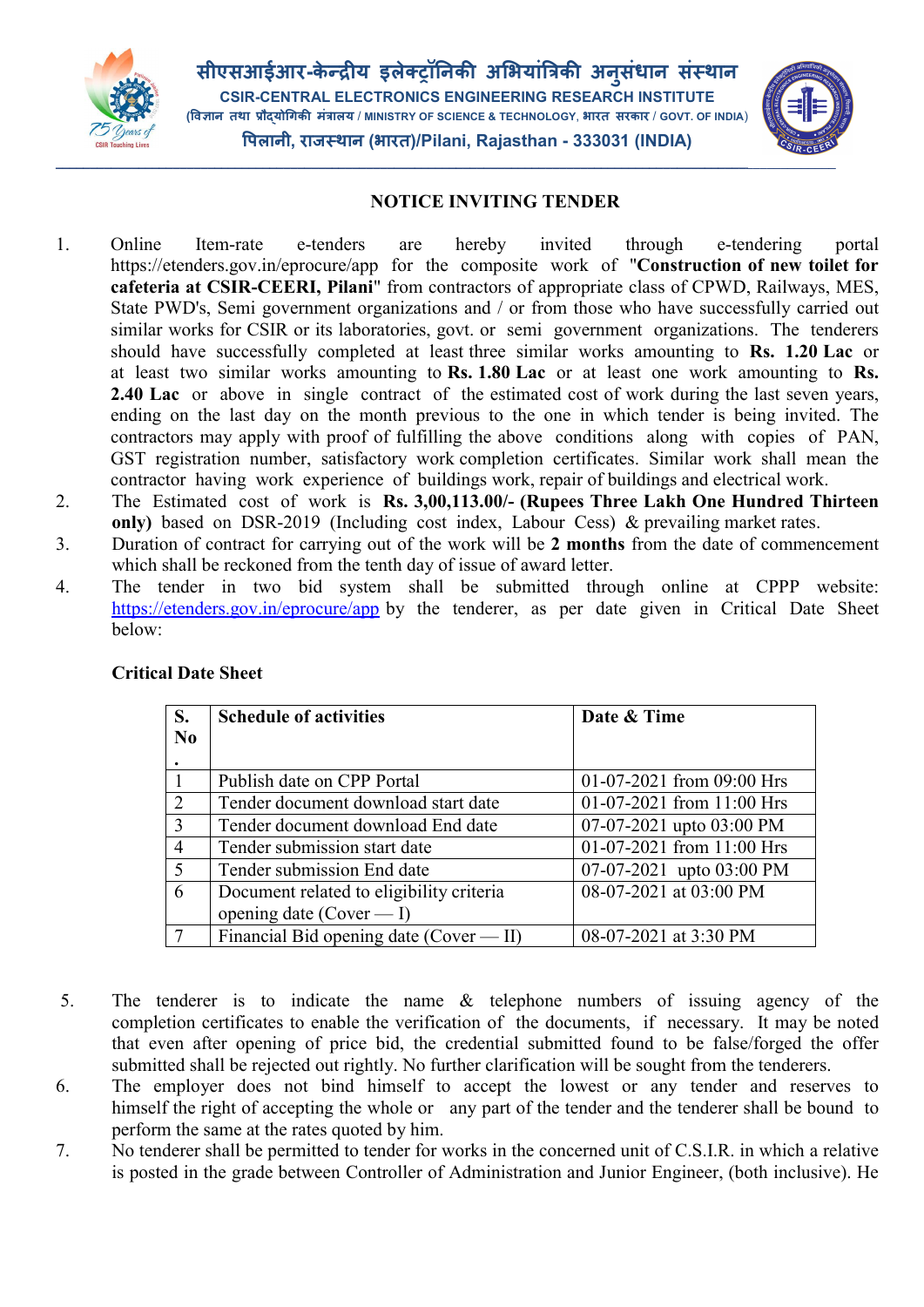

सीएसआईआर-केन्द्रीय इलेक्ट्रॉनिकी अभियांत्रिकी अनुसंधान संस्थान ु CSIR-CENTRAL ELECTRONICS ENGINEERING RESEARCH INSTITUTE (विज्ञान तथा प्रौदयोगिकी मंत्रालय / MINISTRY OF SCIENCE & TECHNOLOGY, भारत सरकार / GOVT. OF INDIA) पलानी, राज थान (भारत)/Pilani, Rajasthan - 333031 (INDIA)



shall also intimate the name of persons who are working with him in any capacity or subsequently employed by him and who relatives are as mentioned above.

Note: A person shall be deemed to be a relative of another if, and only if, (a) they are members of a Hindu undivided family or (b) they are husband and wife or (c) the one is related to the other in the following manner: father, mother (including step mother), son (including step son), Son's wife, Daughter (including step daughter), Father's father, Son's son, Son's son's wife, Son's daughter, Son's daughter's husband, Daughter's husband, Daughter's son, Daughter's son's wife, Daughter's daughter's husband, Brother (including step brother), Brother's wife, Sister (including step sister), Sister's husband.

- 8. Tenders submitted shall remain valid for a period of 90 days from the bid submission end date for the purpose of acceptance and award of work. Validity of the tender beyond 90 days from the bid submission end date shall be extended by mutual consent.
- 9. In e-tendering, tenderer can quote the rates in figure only. The rates in words, amount of each item and total is generated automatically. Therefore, the rate quoted by the tenderer in figure is to be taken as correct.
- 10. The tenderer should carefully see the contract drawings (as applicable) as no claim whatsoever will be entertained for any alleged ignorance thereof.
- 11. Before tendering, the tenderer shall inspect the site to fully acquaint himself about the conditions inplants etc., conditions affecting accommodations and movement of labour etc. required for the satisfactory execution of contract. No claim whatsoever on such accounts shall be entertained by the employer under any circumstances.
- 12. The tenderer shall submit an undertaking regarding EMD declaration as per Annexure- III on Firm letter head. The scanned copy of the Undertaking shall be uploaded in Cover: I and the Original Copy of the undertaking should be submitted before award of work to Building & Maintenance Section.
- 13. Except writing rates in figure only, the tenderer should not write any conditions or make any changes, additions, alterations and modifications.
- 14. Some of the major provisions of General Conditions of Contract are given below. Interpretations however, shall be as given in the General Conditions of Contract.
	- a. DEFECTS LIABILITY PERIOD is of 12 Months from the date of completion as certified by the Engineer-In-Charge.
	- b. Minimum value of work for the Intermediate Certificate:- Interim certificate will be Rupees One lakh fifty thousand only. However, a lesser amount can be admitted for intermediate / interim certificate at the discretion of the Engineer-In-Charge.
	- c. SECURITY DEPOSIT: A sum  $\omega$  10 % of the gross amount of the bill shall be deducted from each running bill of the contractor till the sum along with sum already deposited as performance security (3%) to 10 % of the tendered value of the work. The contractor shall be required to deposit an amount equal to 3% of the contract value as performance security within the period prescribed in the letter of award issued to him.
	- d. COMPENSATION: Contractor shall pay, as compensation, an amount equal to 1% (one percent) or such smaller amount as the Employer (whose decision in writing shall be final) may decide on the cost of whole work as shown in the agreement, for every week that the work remains un-commenced or unfinished or due quantity of work remains incomplete after the scheduled dates. Compensation to be paid shall not exceed 10% (Ten percent) of the contract amount as shown in the agreement.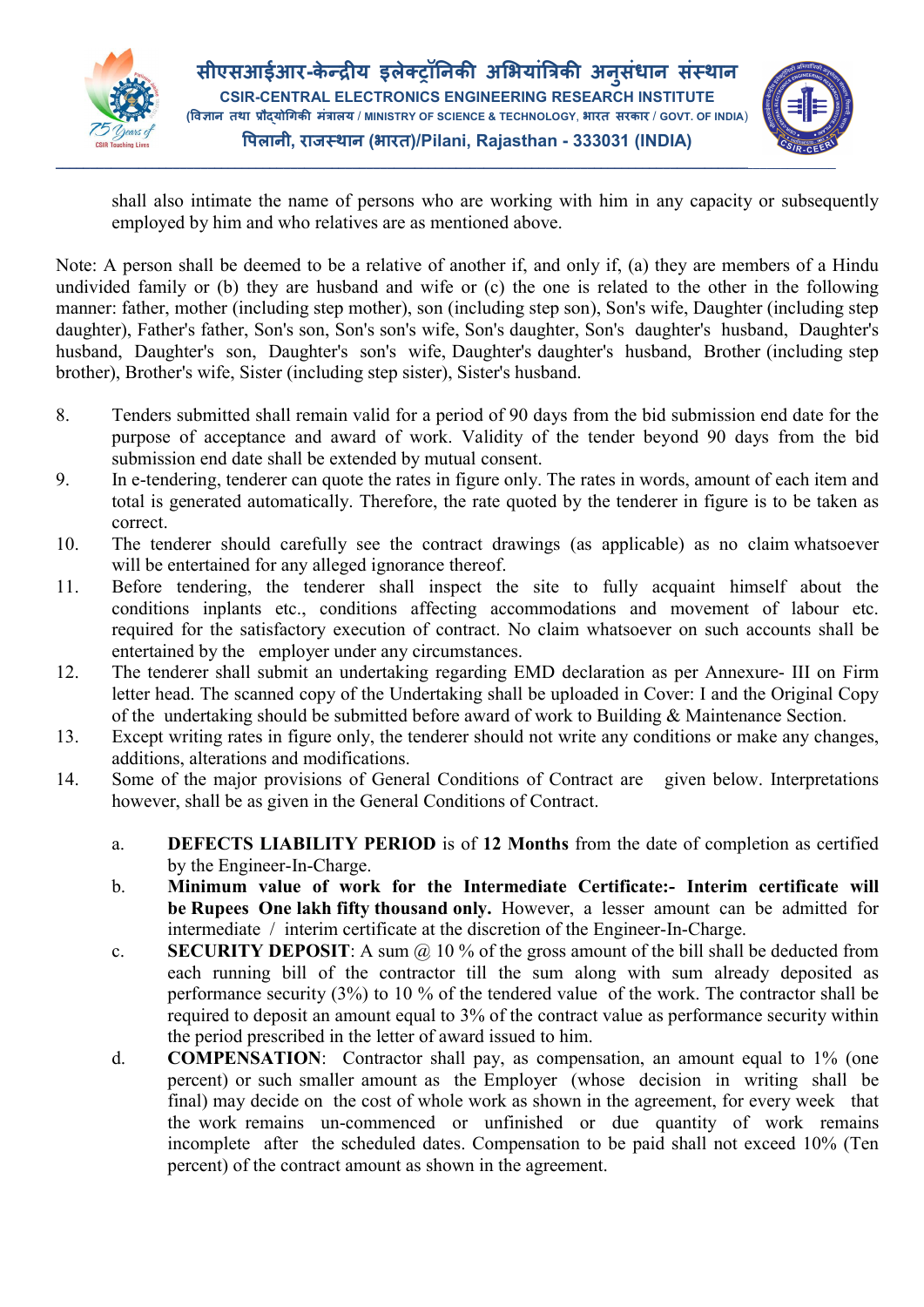



- 15. For any queries relating to the Tender Document and the terms and conditions content therein should be addressed to S.E. (CIVIL), CSIR-CEERI, Pilani.
- 16. Clause No. 28 of conditions of contract i.e. "Escalation" will not be applicable in this work.
- 17. The labours / Engineer deployed by the contractor at site will be paid by the contractor on the basis of minimum wages as notified by Chief Labour Commissioner (C), New Delhi from time to time.
- 18. The rate quoted by the contractor for items of work shall be inclusive of all taxes including GST & Labour Cess etc. No claim on account of taxes will be considered after the submission of tender.
	- a. The contractor shall comply the provision of the building & other construction workers (Regulation of Employment & Conditions of Service) Act 1996, the building & other construction workers Welfare Cess Act, 1996 (Central Act) and Goods & Service Tax & Government of India Acts & rules in force during the currency of contract.
- 19. Opening of Technical Bid (Cover: I)
	- (a) The Technical bid will be opened by Tender Opening Committee (TOC) on 08.07.2021 at 03:00 PM, in the office of Building & Maintenance Section, CSIR-CEERI, Pilani, in the presence of such intending tenderers or their authorized representatives who may wish to be present at that time. No claim or any grievances will be entertained what-so-ever by the Tender Opening Committee in this regard.
	- (b) The TOC, after evaluation of documents contained in Cover: I i.e. Technical Bid, will decide the eligible tenders, as per the criteria laid down in the NIT.
	- (c) The TOC will then open the Financial Bids of only eligible tenderers.
- 20. Opening of Financial Bid (Cover: II). The Cover: II of Eligible Tenderers shall be opened serially. The total amount quoted by the tenderers shall then be read out by the TOC for information of those present / participated.
- 21. Tender Liable for Rejection.

Tender is liable for outright rejection if on opening it is found that —

- (a) The Tenderer has not strictly followed the procedure laid down for submission of tender.
- (b) If the tender is CONDITIONAL.
- (c) If the Tenderer has quoted his offer anywhere else other than specified place provided.
- (d) The Tenderer has not uploaded the documents or Failed to fill the prescribed format.
- (e) Any other ground as decided by the TOC in view of deviation from Tender Document.
- 22. The instructions for the submission of e-tender are available on the CPPP website i.e. https://etenders.gov.in/eprocure/app under the "Instruction for Online Bid Submission". All the intending tenderers are requested to go through these instructions before entering into the process of e-tendering and advised to visit again CPPP website regularly till closing date of submission of tender for any corrigendum/ addendum/ amendment. Manual tenders shall not be accepted.
- 23. The tenderer shall submit an undertaking as per Annexure- I on Firm letter head. The scanned copy of the Undertaking shall be uploaded in Cover: I and the Original Copy of the undertaking should be submitted before award of work to Building & Maintenance Section.